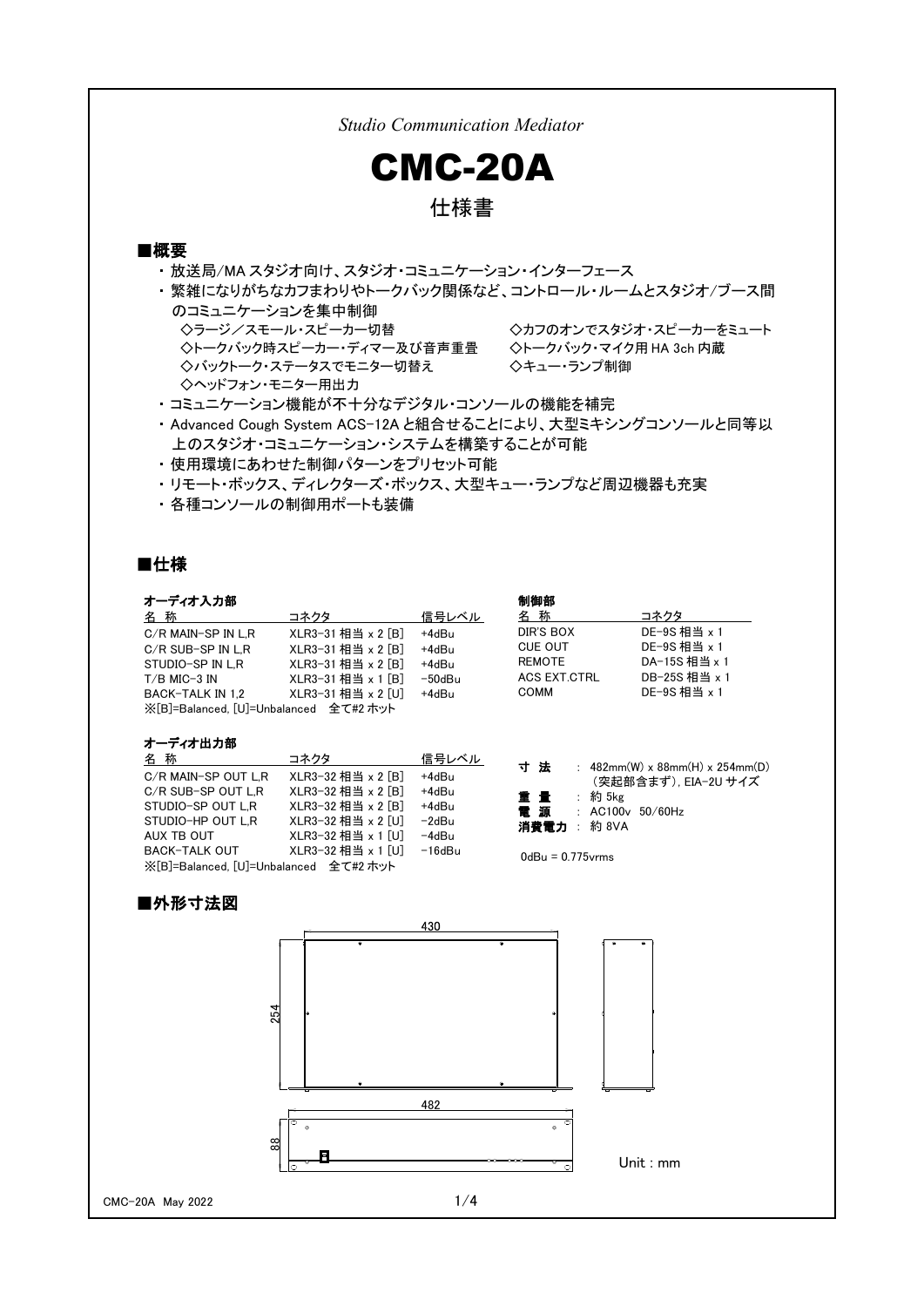

# ■コネクタ・ピン・アサインメント

- Pin Name Pin Name Pin Name Pin Name Pin Name Pin Name Pin Name Pin Name Pin Name Pin Name Pin Name Pin Name Pin Name Pin Name Pin Name Pin Name Pin Name Pin Name Pin Name Pin Name Pin Name Pin Name Pin Name Pin Name Pin Na 1 +24v Out 1 +24v Out 2 0v GND 2 0v GND 3 TalkBack Command In 3 CUE-Lamp Out 4 CUE Command In 4 CUE Tally Out (a)\* 5 - 5 CUE Tally Out (b)\*  $6 - 6 +24v$  Out
- 7 TalkBack Mic Signal In (+) 7 0v GND
- 
- 9 Mic GND (Shield) 9 FU-2 ON Tally Out

| Pin | Name                         | Pin | Name               |
|-----|------------------------------|-----|--------------------|
|     | +24v Out                     |     | $+24v$ (           |
| 2   | $0v$ GND                     | 2   | +24 <sub>v</sub> ( |
| 3   | C/R ALT-SP Command In        | 3   | $0v$ GN            |
| 4   | STUDIO-MUTE Command In       | 4   | $0v$ GN            |
| 5   | STUDIO MUTE Tally Out        | 5   | $FU-1$             |
| 6   | FU-1 Command In              | 6   | $FU-1$             |
| 7   | FU-1 ON-Tally Out            | 7   | $FU-2$             |
| 8   | FU-2 Command In              | 8   | $FU-2$             |
| 9   | FU-2 ON-Tally Out            | 9   | $CUE-1$            |
| 10  | TalkBack Command In          | 10  | $CUE-2$            |
| 11  | <b>CUE Command In</b>        | 14  | FU-OI              |
| 12  | AUX-TalkBack Command In      | 16  | FU-OI              |
| 13  | TalkBack Mic Signal In (+)   | 17  | BackT              |
| 14  | TalkBack Mic Signal In $(-)$ | 19  | <b>BackT</b>       |
| 15  | Mic GND (Shield)             |     | * Not Specifie     |
|     |                              |     |                    |

### DIR'S BOX [ DE-9S ] CUE OUT [ DE-9S ] (Rev. /1)

| 10 I | Name |
|------|------|
|      |      |

- 
- 
- 
- 
- 
- 
- 
- 8 TalkBack Mic Signal In (-) 8 FU-1 ON Tally Out
	- \* 4.-5. : Normal Open Contact
	-

### REMOTE [ DA-15S ] REMOTE [ DA-15S ]

| lame |  |  |
|------|--|--|
|      |  |  |

- 1  $+24v$  Out  $2 +24v$  Out
- 3 Ov GND
- $4$  Ov GND
- 5 FU-1 Command Out
- 6 FU-1 ON-Tally In
- 7 FU-2 Command Out
- 8 FU-2 ON-Tally In
- 9 CUE-1 Command Out
- 10 CUE-2 Command Out
- 14 FU-ON Tally In (NO)
- 16 FU-ON Tally In (COM)
- 17 BackTalk Tally In (NO)
- 19 BackTalk Tally In (COM) \* Not Specified Pins are Reserved.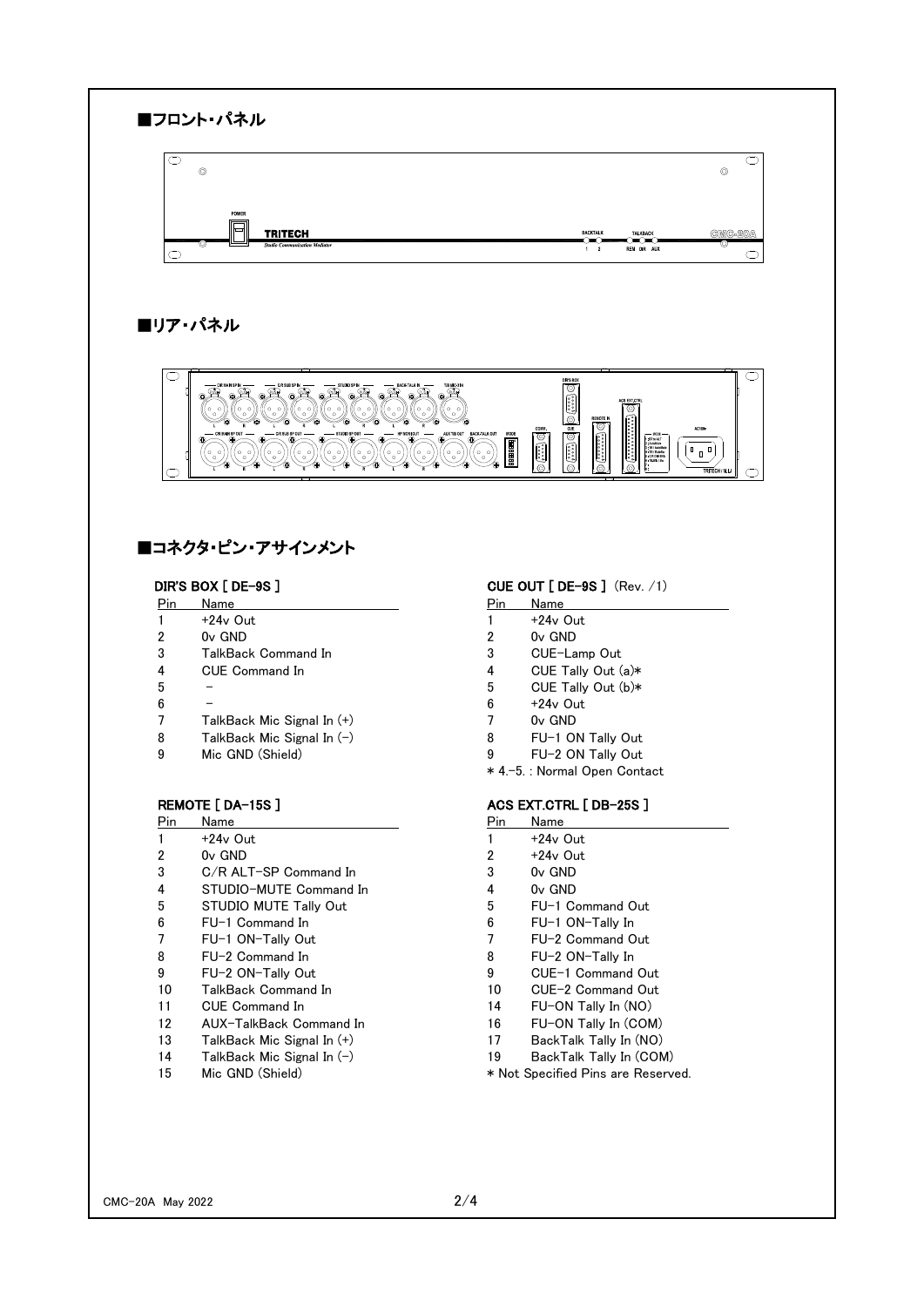